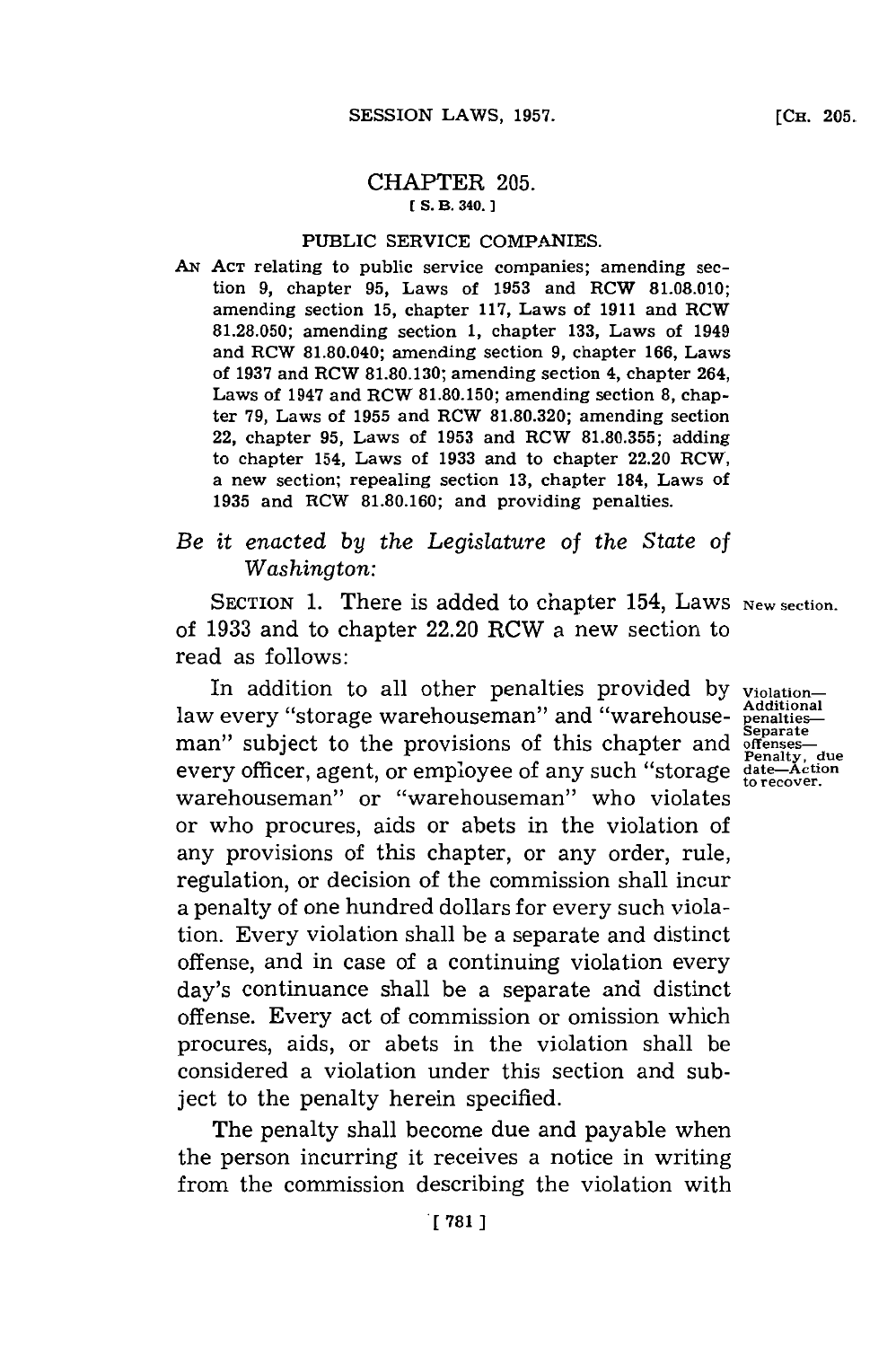**CH. 205.]**

From Violation—<br> **Penalty**, due<br>
date—Action<br>
to recover.

**Wharfingers** reasonable particularity and advising such person housemen. that the penalty is due.

> The commission may, upon written application therefor, received within fifteen days, remit or mitigate any penalty provided for in this section or discontinue any prosecution to recover the same upon such terms as it deems proper, and may ascertain the facts involved in all such applications in such manner and under such regulations as it deems proper.

> If the amount of a penalty is not paid to the commission within **fifteen** days after receipt of the notice imposing it, or within fifteen days after the violator has received notice of the disposition of his applicafion for remission or mitigation, the attorney general shall bring an action in the name of the state in the superior court of Thurston county or of some county in which such violator may be doing business, to recover the penalty. In all such actions the procedure and rules of evidence shall be the same as in ordinary civil actions except as otherwise herein provided. **All** penalties recovered under this chapter shall be paid into the state treasury and credited to the public service revolving fund.

**RCW 8.08.010 SEC.** 2. Section **9,** chapter **95,** Laws of **1953** and **amended.** RCW **81.08.010** are each amended to read as follows:

**Definitions.**<br>"Public<br>service

The term "public service company," as used in service this chapter, shall mean every company now or hereafter engaged in business in this state as a public utility and subject to regulation as to rates and service **by** the public service commission under the pro-**Proviso,** visions of this title or Title 22: *Provided,* That it shall not include any such company the issuance of stocks and securities of which is subject to regula-**Proviso.** tion **by** the Interstate Commerce Commission: *Provided further,* That it shall not include any "motor carrier" as that term is defined in RCW **81.80.010.**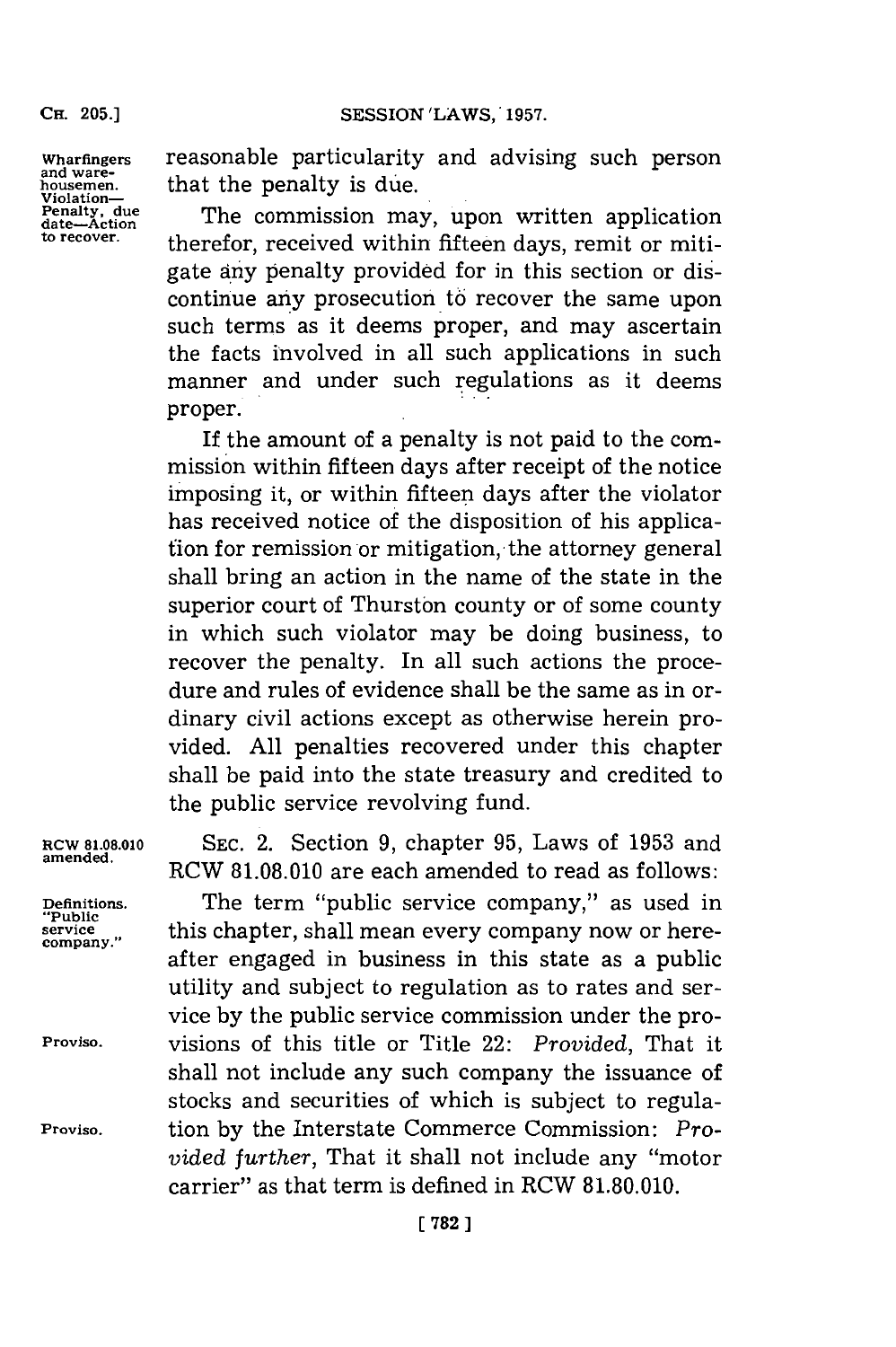**SEC. 3.** Section **15,** chapter **117,** Laws of **1911 RCW 8.28.050** and RCW **81.28.050** are each amended to read as **follows:**

Unless the commission otherwise orders, no **Common**<br>unge shall be made in any classification rate fare Tariff change shall be made in any classification, rate, fare, rariff. charge, rule, or regulation filed and published by a statutory common carrier, exception. common carrier, except after thirty days' notice to the commission and to the public published as aforesaid, which shall plainly state the changes proposed to be made in the schedule then in force, and the time when the changed rate, classification, fare, or charge will go into effect; and all proposed changes shall be shown **by** printing, filing and publishing new schedules or shall be plainly indicated upon the schedules in force at the time and kept open to public inspection. The commission, for good cause shown, may **by** order allow changes in rates without requiring the thirty days' notice and the publication. When any change is made in any rate, fare, charge, classification, rule, or regulation, attention shall be directed to such change **by** some character on the schedule, such character and its placement to be designated **by** the commission. The commission may, **by** order, for good cause shown, allow changes in any rate, fare, charge, classification, rule, or regulation without requiring any character to indicate each and every change to be made.

**SEC.** 4. Section **1,** chapter **133,** Laws of 1949, **RCW 81.80.040** and RCW 81.80.040 are each amended to read as <sup>amended</sup> **follows:**

The provisions of this chapter, except where **motor freight** specifically otherwise provided, and except the pro- **empt vehicles.** visions providing for licenses, shall not apply to:

**(1)** Motor vehicles when operated in transportation exclusively within the corporate limits of any city or town of less than ten thousand population unless contiguous to a city or town of ten thou**[CH. 205.**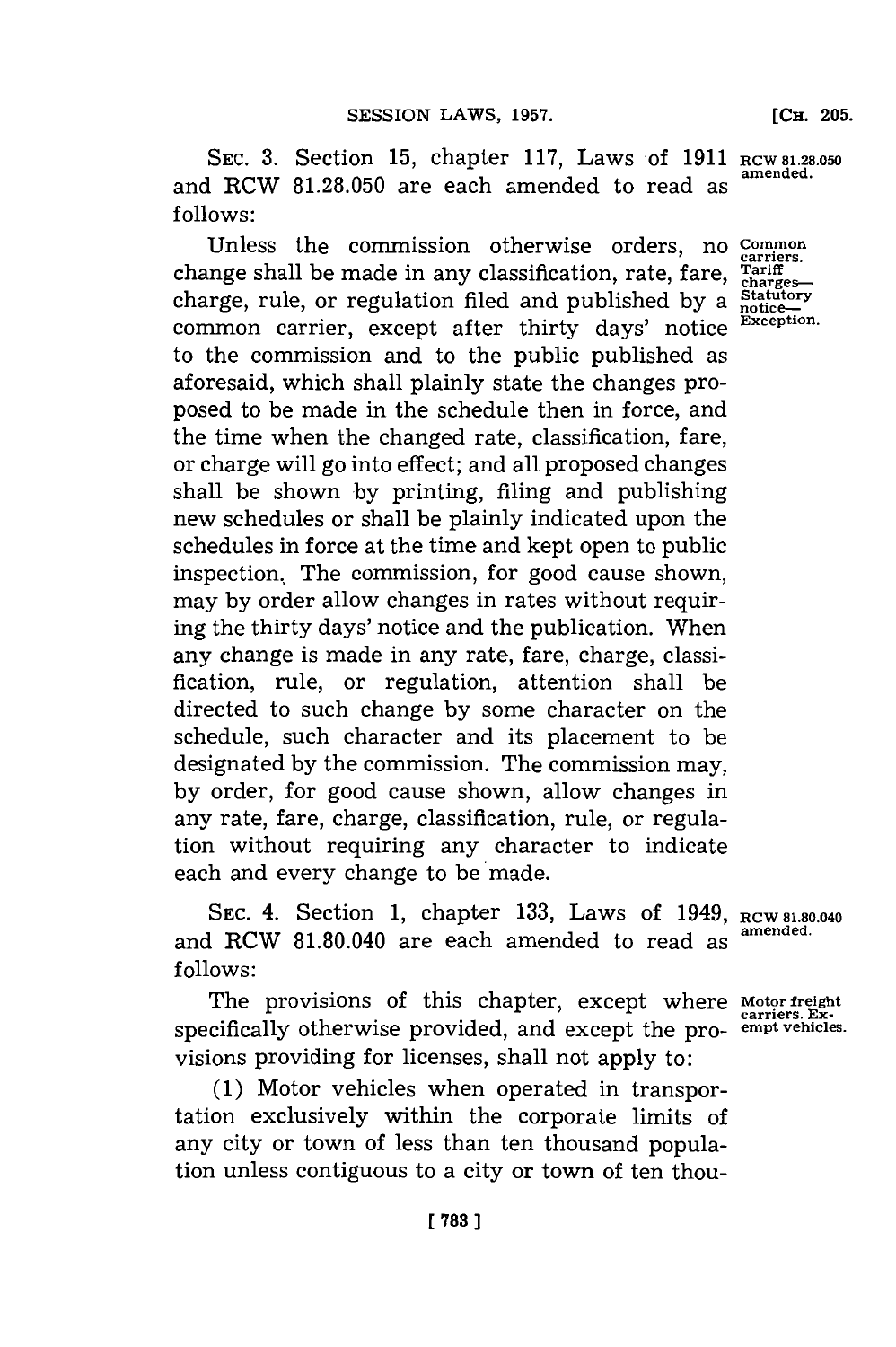**CH. 205.]**

**carriers. Ex-**

**Transporta-** sand population or over, nor between contiguous **tion.** cities or towns both or all of which are less than ten thousand population;

> (2) Motor vehicles when transporting exclusively the United States mail or in the transportation of newspapers or periodicals;

> **(3)** Motor vehicles owned and operated **by** the United States, the state of Washington, or any county, city, town, or municipality therein, or **by** any department of them, or either of them;

> (4) Motor vehicles specially constructed for towing disabled vehicles or wrecking and not otherwise used in transporting goods for compensation;

> **(5)** Motor vehicles owned and operated **by** farmers in the transportation of their own farm, orchard or dairy products from point of production to market, or in the infrequent or seasonal transportation **by** one farmer for another in his immediate neighborhood of products of the farm, orchard or dairy, or of supplies or commodities to be used on the farm, orchard or dairy.

> **(6)** Motor vehicles when transporting exclusively water in connection with construction projects only.

**RCW 8.80.130 SEC. 5.** Section **9,** chapter **166,** Laws of **1937 amended,** and RCW **81.80.130** are each amended to read as **f ollows:**

Regulatory **The commission shall supervise and regulate** power of power of<br>commission every "common carrier" in this state; make, fix, alter,<br><sub>over common</sub> **carriers,** and amend, just, fair, reasonable, minimum, maximum, or minimum and maximum, rates, charges, classifications, rules, and regulations **for** all "common carriers"; regulate the accounts, service, and safety of operations thereof; require the filing of reports and other data thereby; and supervise and regulate all ''common carriers" in all other matters affecting their relationship with competing carriers of every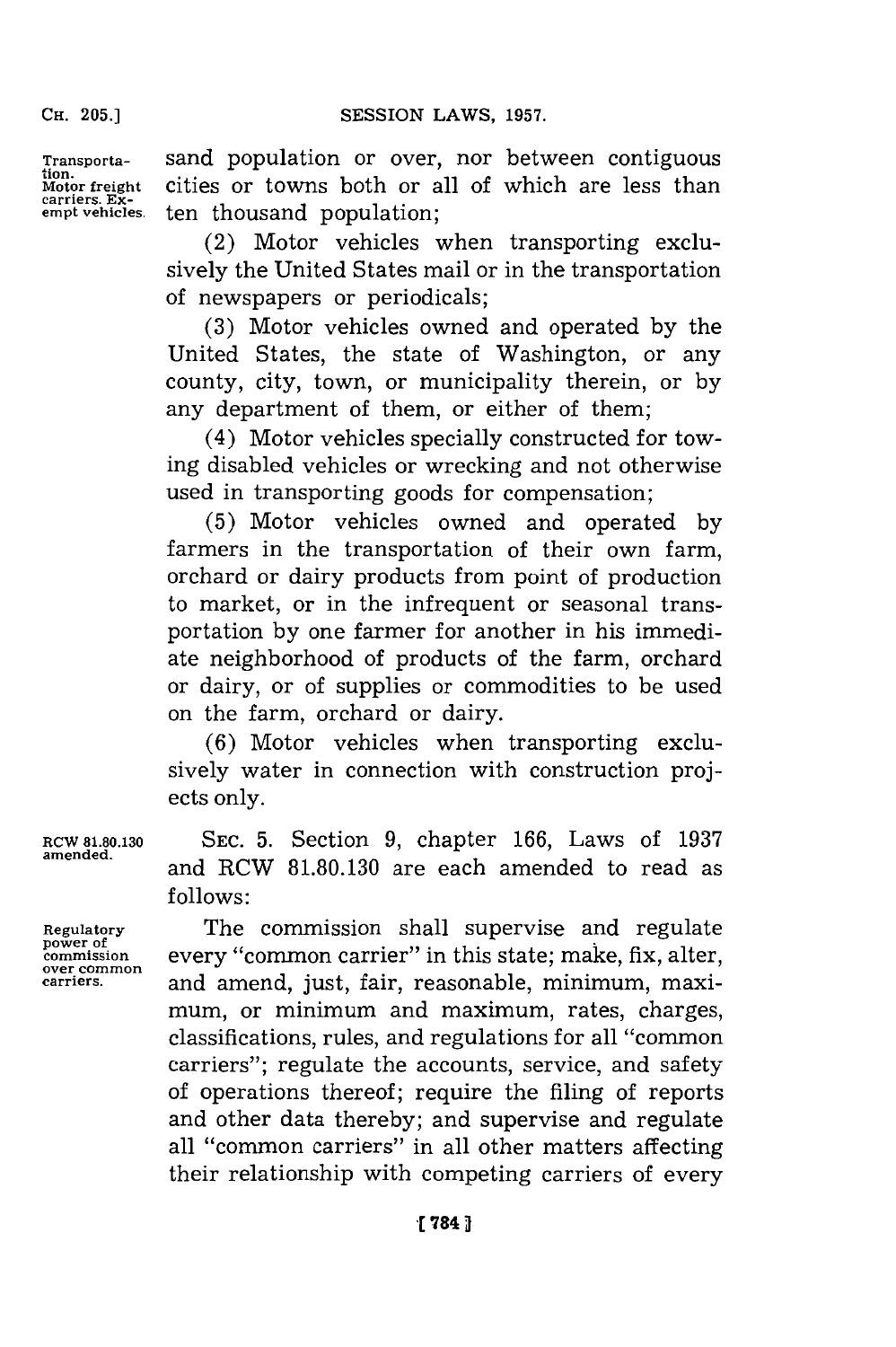kind and the shipping and general public: *Provided,* The commission may **by** order approve rates filed **by** common carriers in respect to certain designated commodities and services when, in the opinion of the commission, it is impractical for the commission to make, fix, or prescribe rates covering such commodities and services.

SEC. 6. Section 4, chapter 264, Laws of 1947 **RCW 81.80.150**<br>amended. and RCW 81.80.150 are each amended to read as **follows:**

The commission shall make, fix, construct, com- Tariffs to be compiled and pile, promulgate, publish, and distribute tariffs containing compilations of rates, charges, classifications, rules, and regulations to be used **by** all common carriers. In compiling such tariffs it shall include within any given tariff compilation such carriers, groups of carriers, commodities, or geographical areas as it determines shall be in the public interest. Such compilations and publications may be made **by** the commission **by** compiling the rates, charges, classifications, rules, and regulations now in effect, and as they may be amended and altered from time to time after notice and hearing, **by** issuing and distributing revised pages or supplements to such tariffs or reissues thereof in accordance with the orders of the commission: *Provided,* That the commission, up- **Proviso.** on good cause shown, may establish temporary rates, charges, or classification changes to be made permanent, however, only after notice and hearing. The proper tariff, or tariffs, applicable to a carrier's operations shall be available to the public at each agency and office of all common carriers operating within this state. Such compilations and publications shall be sold **by** the commission for not to exceed five dollars for each tariff. Corrections to such publications shall be furnished to all subscribers to tariffs in the form of corrected pages to the tariffs, supple-

**[CH. 205.**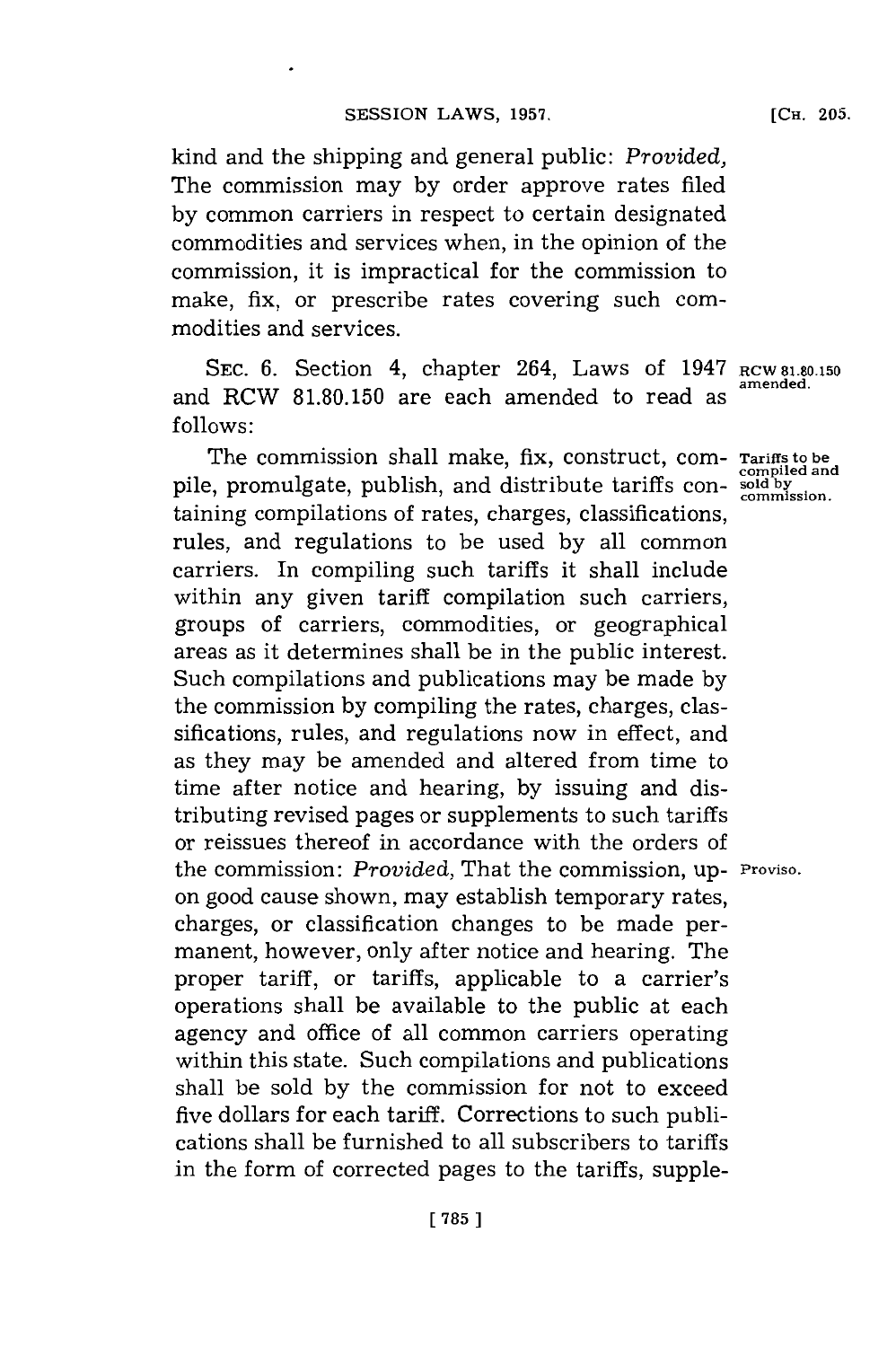#### **CH. 205.]**

Motor freight ments or reissues thereof. In addition to the initial carriers.<br>
Tariffs to be charge for each tariff, the commission shall charge carriers.<br>Tariffs to be **charge** for each tariff, the commission shall charge<br>compiled and<br>commission. an annual maintenance fee of not to exceed five an annual maintenance fee of not to exceed five dollars per tariff to cover the cost of issuing corrections or supplements and mailing them to sub-**Proviso,** scribers: *Provided,* That copies may be furnished free to other regulatory bodies and departments of government and to colleges, schools, and libraries. **All** copies of the compilations, whether sold or given free, shall be issued and distributed under rules **Proviso,** and regulations to be fixed **by** the commission: *Provided further,* That the commission may **by** order authorize common carriers to publish and file tariffs with the commission and be governed thereby in respect to certain designated commodities and services when, in the opinion of the commission, it is impractical for the commission to make, fix, construct, compile, publish and distribute tariffs covering such commodities and services.

**RCW 81.80.320** SEc. **7.** Section **8,** chapter **79,** Laws of **1955** and **amended.** RCW **81.80.320** are each amended to read as follows:

Gross **Fig. 3.1** In addition to all other fees to be paid by him, every "common carrier" and "contract carrier" shall pay to the commission each year at the time of, in connection with, and before receiving his identification plates for each motor truck, trailer or semitrailer owned or operated **by** him, based upon the maximum gross weight thereof as set **by** the carrier in his application for his regular license plates, the following fees:

> Less than 4,000 pounds **......... \$7.00** 4,000 pounds or more and less than **6,000** pounds **.......... 8.00 6,000** pounds or more and less than **8,000** pounds **.......... 9.00 8,000** pounds or more and less than **10,000** pounds **......... 10.00 10,000** pounds or more and less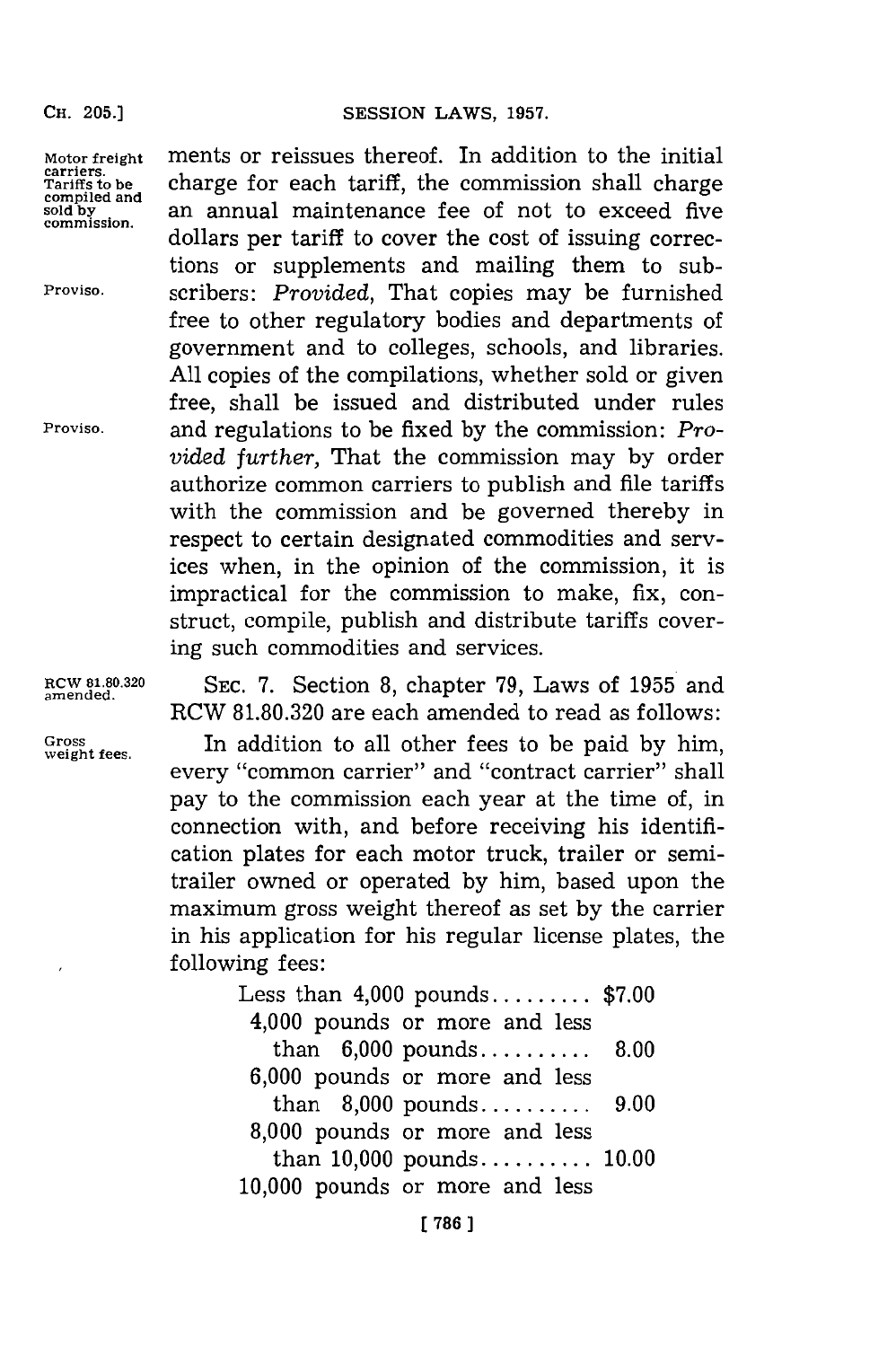## **SESSION LAWS, 1957.**

| than $12,000$ pounds $11.00$   |  |
|--------------------------------|--|
| 12,000 pounds or more and less |  |
| than $14,000$ pounds $12.00$   |  |
| 14,000 pounds or more and less |  |
| than $16,000$ pounds $13.00$   |  |
| 16,000 pounds or more and less |  |
| than 18,000 pounds 14.00       |  |
| 18,000 pounds or more and less |  |
| than $20,000$ pounds $15.00$   |  |
| 20,000 pounds or more and less |  |
| than $22,000$ pounds 16.00     |  |
| 22,000 pounds or more and less |  |
| than $24,000$ pounds 17.00     |  |
| 24,000 pounds or more and less |  |
| than $26,000$ pounds 18.00     |  |
| 26,000 pounds or more and less |  |
|                                |  |
| than 28,000 pounds 19.00       |  |
| 28,000 pounds or more and less |  |
| than 30,000 pounds 20.00       |  |
| 30,000 pounds or more and less |  |
| than $32,000$ pounds $21.00$   |  |
| 32,000 pounds or more and less |  |
| than $34,000$ pounds $22.00$   |  |
| 34,000 pounds or more and less |  |
| than 36,000 pounds 23.00       |  |

It is the intent of the legislature that the fees collected under the provisions of this chapter shall reasonably approximate the cost of supervising and regulating motor carriers subject thereto, and to that end the public service commission is authorized to decrease the schedule of fees provided in this section **by** general order entered before November 1st of any year in which it determines that the moneys then in the motor carrier account of the public service revolving fund and the fees currently to be paid will exceed the reasonable cost of supervising and regulating such carriers during the next succeeding calendar year. Whenever the cost ac**[CH. 205.**

**Gross weight fees.**